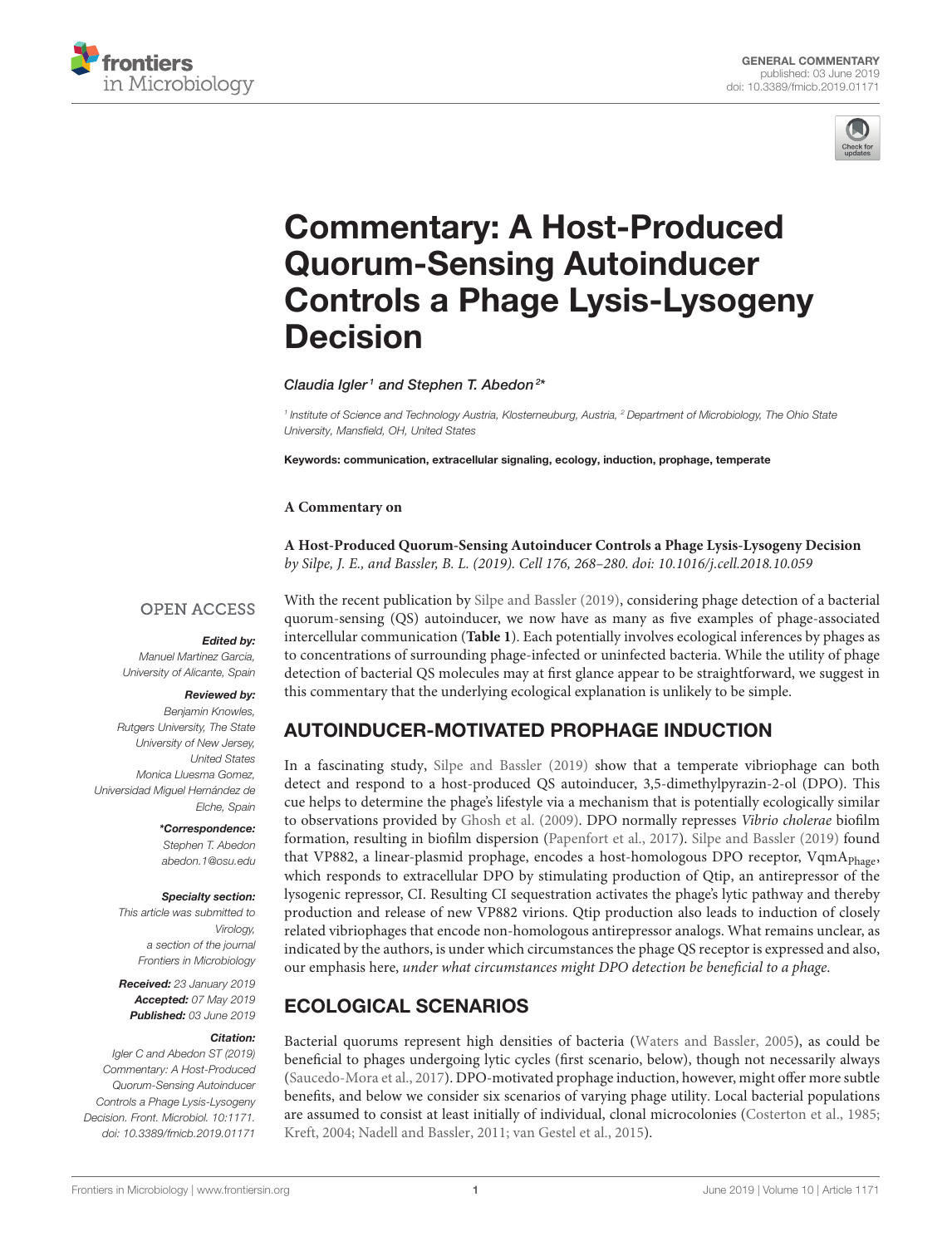<span id="page-1-0"></span>

| Secondary adsorption<br>Delayed (inhibition of lysis<br>during lytic cycles)                             | High <sup>4</sup>                                                                                                   |                                                                                                                                                                                                                                                                                              |                                                                                                                                                                                                                                   |                                                                                                                                                                                                                                                                                                                                                                                                                                                                          |
|----------------------------------------------------------------------------------------------------------|---------------------------------------------------------------------------------------------------------------------|----------------------------------------------------------------------------------------------------------------------------------------------------------------------------------------------------------------------------------------------------------------------------------------------|-----------------------------------------------------------------------------------------------------------------------------------------------------------------------------------------------------------------------------------|--------------------------------------------------------------------------------------------------------------------------------------------------------------------------------------------------------------------------------------------------------------------------------------------------------------------------------------------------------------------------------------------------------------------------------------------------------------------------|
|                                                                                                          |                                                                                                                     | Low <sup>5,6</sup>                                                                                                                                                                                                                                                                           | In the presence of high densities of<br>free phages, lysis of lytic infections is<br>delayed (inhibited), as stimulated by<br>secondary phage adsorptions                                                                         | Abedon, 1990, 1994, 2008, 2009;<br>Ramanculov and Young, 2001;<br>Tran et al., 2005, 2007; Moussa<br>et al., 2012, 2014; Chen and<br>Young, 2016                                                                                                                                                                                                                                                                                                                         |
| Secondary adsorption<br>Accelerated (lysis from<br>without of otherwise<br>lysis-inhibited lytic cycles) | High <sup>7</sup>                                                                                                   | Low                                                                                                                                                                                                                                                                                          | In the presence of high densities of<br>free phages, lysis of lytic infections is<br>accelerated, as stimulated by<br>secondary phage adsorptions                                                                                 | Abedon, 1992, 1994, 1999, 2009                                                                                                                                                                                                                                                                                                                                                                                                                                           |
| Secondary infection,<br>Delayed (bias toward<br>superinfection <sup>8</sup>                              | High                                                                                                                | Low                                                                                                                                                                                                                                                                                          | In the presence of high densities of<br>free phages, lysis of infections is<br>delayed (as lysogenic cycles), as<br>stimulated by phage coinfection                                                                               | Avlund et al., 2009; Joh and Weitz,<br>2011                                                                                                                                                                                                                                                                                                                                                                                                                              |
| Phage-encoded receptor<br>Delayed (bias toward                                                           | High                                                                                                                | Low                                                                                                                                                                                                                                                                                          | In the presence of high densities of<br>phage-infected bacteria, lysis of<br>phage infections is delayed (as<br>lysogenic rather than as lytic cycles),<br>as stimulated by presence of<br>phage-encoded autoinducer<br>molecules | Erez et al., 2017; see also<br>Hargreaves et al. (2014) for<br>phage-encoding of a possible<br>autoinducer system                                                                                                                                                                                                                                                                                                                                                        |
| Phage-encoded receptor<br>Accelerated (prophage<br>induction terminating<br>lysogenic cycles)            | Low <sup>9</sup>                                                                                                    |                                                                                                                                                                                                                                                                                              | In the presence of high densities of<br>bacteria, lysis of infections is<br>accelerated (via prophage induction),<br>as stimulated by presence of<br>bacteria-encoded autoinducer<br>molecules                                    | Silpe and Bassler, 2019; see also<br>Ghosh et al. (2009) and references<br>cited therein for potentially<br>ecologically analogous systems, as<br>well as Hargreaves et al. (2014)<br>who posit prophage induction as a<br>possible utility to phage-encoded<br>autoinducer systems                                                                                                                                                                                      |
|                                                                                                          | <sup>3</sup> See Abedon (2017a) for pre-1990, less ecologically-oriented references for the first three mechanisms. | initiation of lysogenic cycles<br>at start of phage infections)<br>initiation of lysogenic cycles<br>at start of phage infections)<br><sup>2</sup> Acceleration of lysis can represent induction of a new lytic cycle or instead earlier-than-expected-lysis during an existing lytic cycle. | High <sup>10</sup><br><sup>1</sup> Mechanisms are shown in approximate order of discovery (except synchronized lysis-inhibition collapse, which was discovered third).                                                            | 4In each case, relatively high densities of phage-infected bacteria are problematic due to their potential to inactivate adsorbing, clonally related virions such as via superinfection exclusion or superinfection immunity.<br><sup>5</sup> Relatively high densities of phage-uninfected bacteria would result in lower likelihoods of secondary adsorption or secondary infection, thereby reducing the expression of the various so-dependent phenotypes, such as l |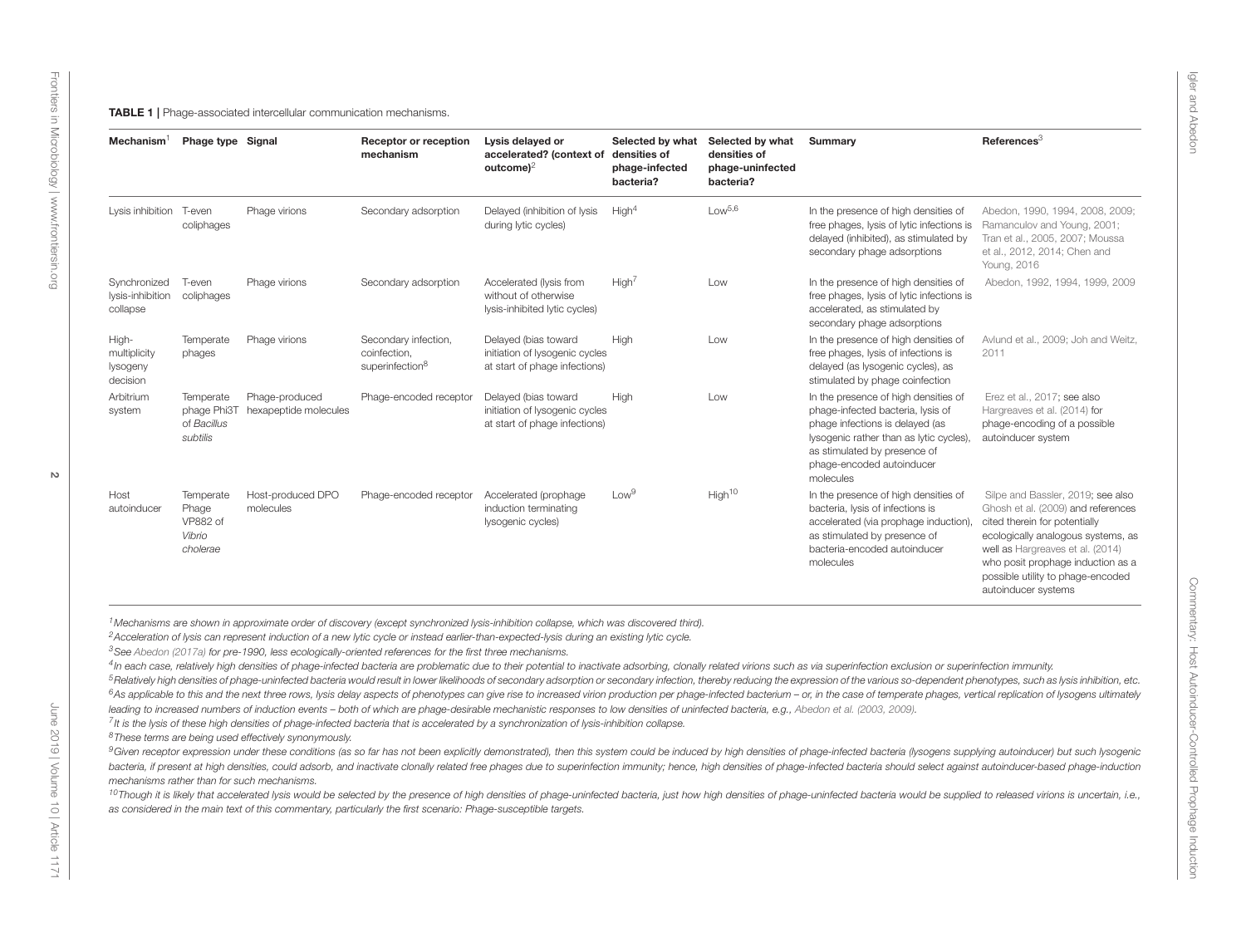#### <span id="page-2-2"></span><span id="page-2-0"></span>Phage-Susceptible Targets

VP882 lysogens might be found among non-VP882 infected, phage-susceptible, DPO-supplying bacteria. Here prophage induction presumably would be directly beneficial to the phage. From [Silpe and Bassler \(2019\)](#page-3-0), "This strategy likely maximizes phage infection of the next V. cholerae cell." For example, DPO could bias VP882 vibriophages newly infecting a V. cholerae microcolony toward sooner lytic cycles, or a spatially distinct VP882 lysogen microcolony might be situated in close association with a VP882-uninfected V. cholerae microcolony.

### Phage-Resistant Targets

VP882 lysogen microcolonies might be found among bacteria which are not VP882 susceptible, e.g., as due to any of various bacterial phage-resistance strategies [\(Hyman and Abedon, 2010;](#page-3-26) [Labrie et al., 2010\)](#page-3-27). Induction of a lytic cycle in this case would not be of obvious local benefit to the phage. Indeed, induction could be particularly harmful to VP882 if local, resistant bacteria were still adsorbable, but not infectible.

### <span id="page-2-3"></span><span id="page-2-1"></span>Sister-Lysogen Targets

Due to superinfection immunity [\(Blasdel and Abedon, 2017\)](#page-3-28), clonally related, fellow lysogens would be adsorbable but not infectable [\(Ghosh et al., 2009\)](#page-3-1). Unless prophage presence were to dampen DPO production, then resulting induction among sister lysogens could result in virion release into environments consisting of high densities of virion-inactivating bacteria. This scenario is perhaps more plausible than Scenario 1, given the founding of microcolonies by single lysogens, ones not necessarily surrounded by phage-sensitive V. cholerae strains. Prophage induction could still result in virion dissemination to new cells that are found at more distant locations, though with the utility of this dissemination being despite dangers of released virion exposure to virion-inactivating, neighboring lysogens. The following three scenarios build on this scenario.

### Danger and Opportunity of Dispersal

Upon dispersal, i.e., as is associated with DPO detection, biofilm bacteria can be especially metabolically active and additionally, by breaking free of microcolonies, potentially more vulnerable to lytic phages [\(Sauer et al., 2002;](#page-3-29) [Abedon, 2017b;](#page-3-30) [Vidakovic et al.,](#page-3-31) [2018\)](#page-3-31). DPO thereby could in part serve as a "danger" signal to a prophage, one analogous to detection of DNA damage [\(Ptashne,](#page-3-32) [2004\)](#page-3-32), but signaling instead increased lysogen vulnerability to unrelated lytic phages. At the same time, improved bacterial metabolism at the point of biofilm dispersal could be capable of supporting particularly vigorous induced VP882 lytic cycles. Indeed, depending on the timing of VP882 induction, resulting lysis might not occur until following lysogen dispersal away from the danger of adsorbable fellow lysogens.

# **REFERENCES**

- Abedon, S. T. (1990). Selection for lysis inhibition in bacteriophage. J. Theor. Biol. 146, 501–511. doi: [10.1016/S0022-5193\(05\)80375-3](https://doi.org/10.1016/S0022-5193(05)80375-3)
- Abedon, S. T. (1992). Lysis of lysis inhibited bacteriophage T4-infected cells. J. Bacteriol. 174, 8073–8080. doi: [10.1128/jb.174.24.8073-8080.1992](https://doi.org/10.1128/jb.174.24.8073-8080.1992)

### Bet Hedging (<<100% Induction)

Induction despite sister lysogens, if limited in extent, could be viewed as a bet-hedging strategy [\(Avlund et al., 2009;](#page-3-33) Maslov and Sneppen, [2015;](#page-3-34) [Xue and Leibler, 2018\)](#page-3-35). DPO exposure, perhaps given varying DPO or VqmA<sub>Phage</sub>-expression levels across microcolonies, thereby could give rise to phage populations existing as robust combinations of both virions and lysogens, each possessing distinct dispersal strategies and vulnerabilities. Thus, VP882 virions are less vulnerable to unrelated phages, but more vulnerable to VP882 lysogens. VP882 lysogens instead are more vulnerable to unrelated phages, invulnerable to fellow VP882 lysogens, and better able (via longer infections) to take advantage of host motility to disperse to new locations.

#### Near 100% Induction

If lysogens are locally exposed to equivalent levels of DPO, then this might trigger en masse lysis of sister lysogens, reducing their potential to inactivate released virions (similarly, see synchronized lysis-inhibition collapse, **[Table 1](#page-1-0)**). This too could be bet-hedging, should somewhat smaller numbers of uninduced lysogens remain with reduced vulnerability to unrelated phages, having entered a so-called "numerical refuge" [\(Chao et al., 1977\)](#page-3-36).

# **CONCLUSION**

Better understanding DPO-motivated prophage induction will require determining the in situ timing of VqmA<sub>Phage</sub>-receptor expression and its ecological context, e.g., such as the spatial distribution of its or DPO's presence within phage VP882 lysogen microcolonies. Regardless of specifics, integrating host-derived signals presumably increases the environmental information obtained by a prophage. Perhaps, then, the timing and context of VqmAPhage expression can predispose DPO-motivated prophage induction toward circumstances which are more favorable to virion release than might be seen within dense populations of sister lysogens.

### AUTHOR CONTRIBUTIONS

All authors listed have made a substantial, direct and intellectual contribution to the work, and approved it for publication.

# FUNDING

CI is the recipient of a DOC fellowship (Doctoral Fellowship Programme of the Austrian Academy of Sciences).

# ACKNOWLEDGMENTS

Thank you to Călin Guet and the reviewers for helpful comments on the manuscript.

- Abedon, S. T. (1994). "Lysis and the interaction between free phages and infected cells," in The Molecular Biology of Bacteriophage T4, eds J. D. Karam, E. Kutter, K. Carlson, and B. Guttman (Washington, DC: ASM Press), 397–405.
- Abedon, S. T. (1999). Bacteriophage T4 resistance to lysis-inhibition collapse. Genet. Res. 74, 1–11. doi: [10.1017/S0016672399003833](https://doi.org/10.1017/S0016672399003833)